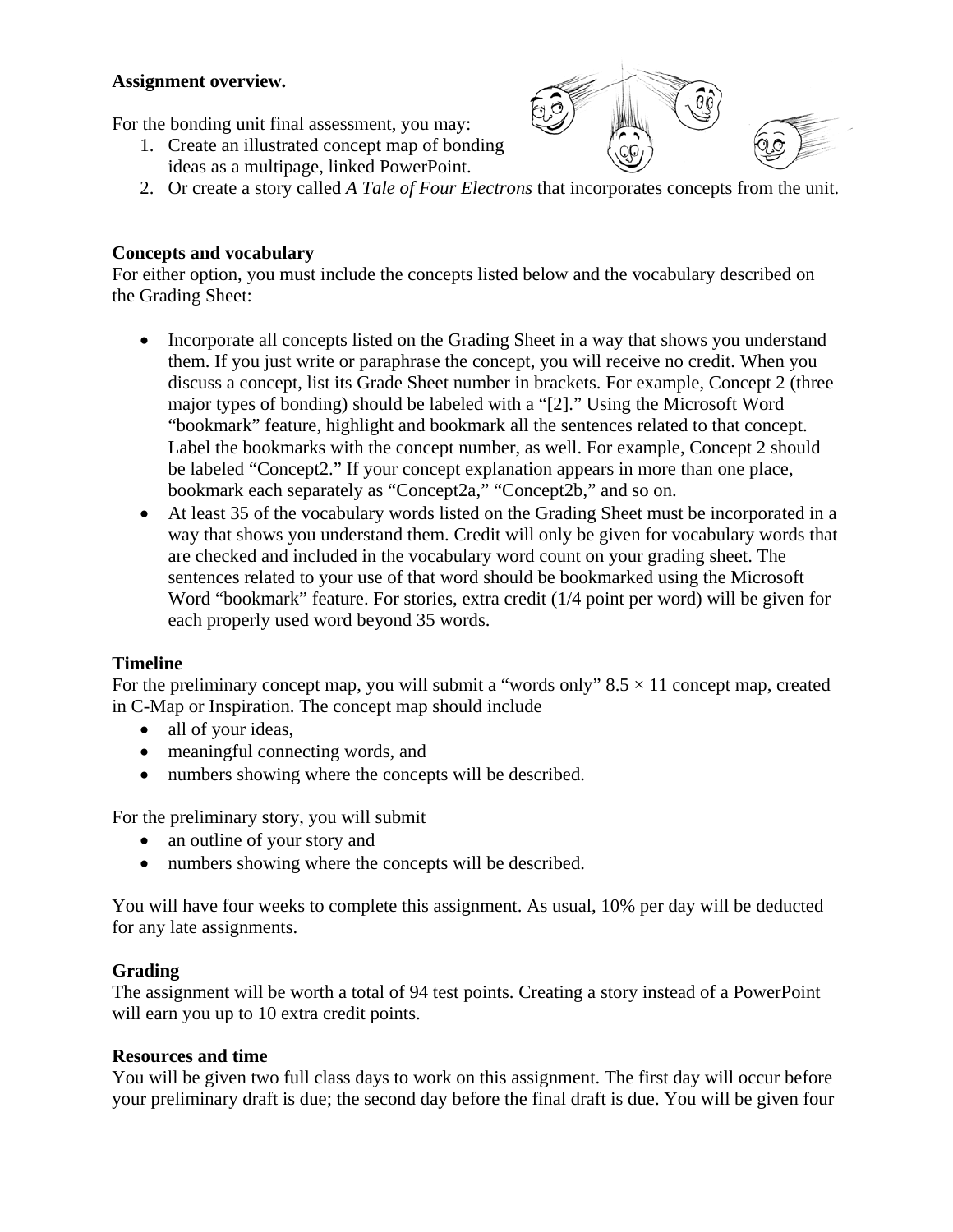nights during where you will have no other homework assignments. It is expected that you will use the class and homework time wisely.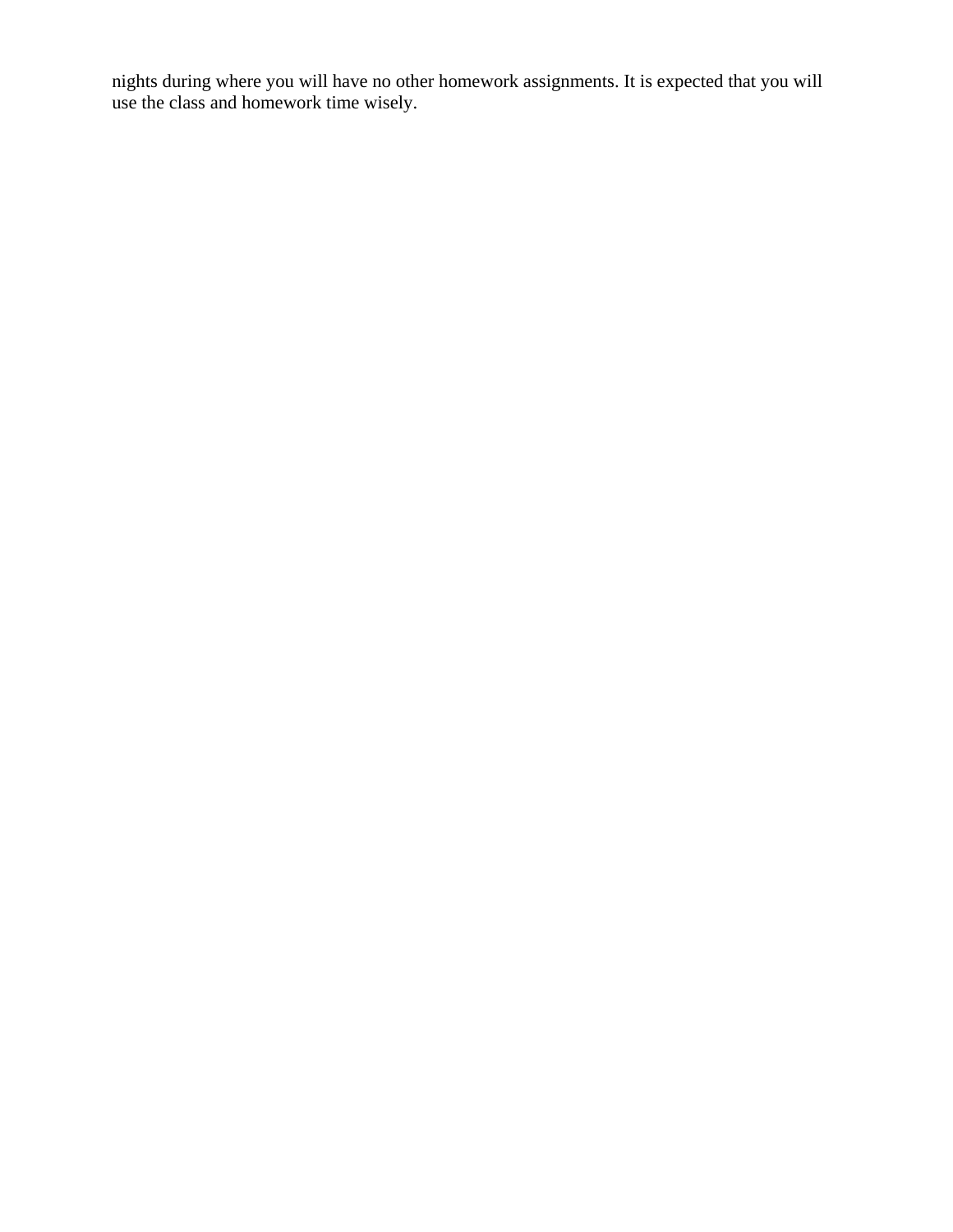## **Details for the story option: A Tale of Four Electrons.**

*Overview*: To consolidate your understanding of basic bonding principles, write a story about four electrons that start their life in individual atoms but end up in ionic, metallic, polar covalent, and nonpolar covalent compounds. There should be four parts to your story.

# *Part 1: Life before bonding*

- 1. Name each electron. The name should creatively reflect the bond type the electron will experience.
- 2. To start, each electron should reside on an atom appropriate for its eventual bonding.
- 3. For each electron, briefly describe its atom using atomic theory (include Effective Nuclear Charge [ENC]) and describe the electron itself (which should be a valence electron) with an electron configuration.

# *Part 2: The bonding experience*

- 1. Pick an appropriate atom to bond with your electron-containing atom to form an ionic, metallic, polar-covalent, or nonpolar covalent bond.
- 2. For each bond type, describe the bond-forming process. Describe what your electron experiences as the bond is formed. You may use illustrations from the "Bonding Images" file but the illustrations cannot be the primary way used to describe the bonding process.

# *Part 3: Results of bonding*

1. Have your electron describe (in their words) the results of the bonding on both a molecular and everyday level. Make sure you describe the expected physical properties for each type of bond. Also describe any intermolecular forces that the electron might experience.

## *Part 4: Discussion*

1. Imagine your four electrons meet for coffee at a local diner. Create a conversation comparing and contrasting their experiences. As part of the conversation, include a claim by the covalently bonded electron that *all bonding is really just different forms of covalent bonding*. Have the other electrons respond to that claim. Please be aware that there is no right answer to the question of modeling covalent bonding. Both metallic bonding and ionic bonding can be viewed as either extensions of covalent bonding or different and unique types of bonding. I am looking for evidence-based reasoning that is incorporated into your character's coffee shop discussions.